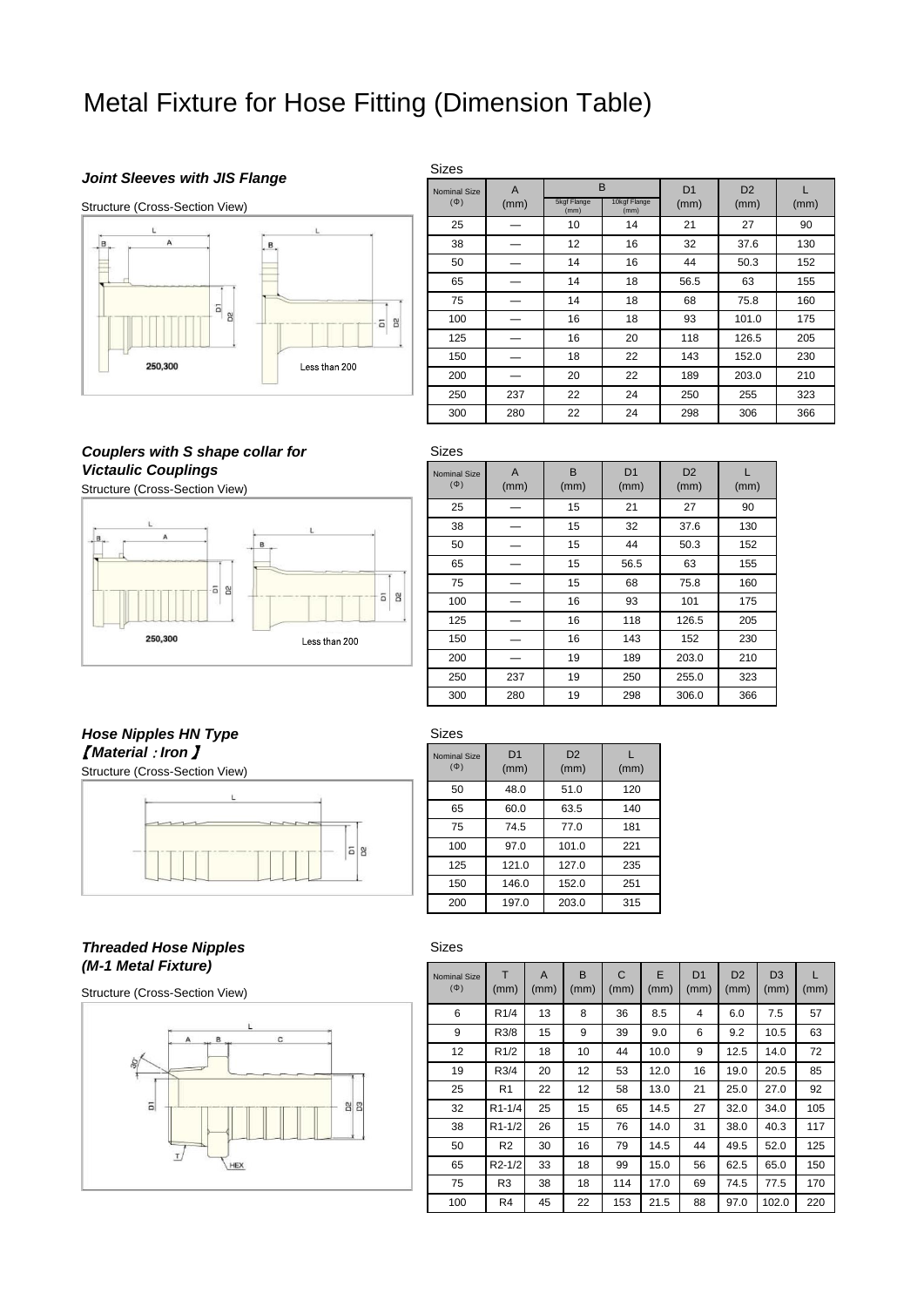# Quick-Acting Couplers with Locking Lever / Adapters

### Structure (Cross-Section View) Sizes



VN Hose Connect Type Sleeve (Male)

| <b>Nominal Size</b><br>$(\Phi)$ | D <sub>1</sub><br>(mm) | (mm) | D <sub>2</sub><br>(mm) | Working<br>Pressure<br>(MPa or less) |
|---------------------------------|------------------------|------|------------------------|--------------------------------------|
| $VN50 \times 38$                | 38.1                   | 155  | 75                     | 1.17                                 |
| $50 \times 50$                  | 52                     | 155  | 75                     | 1.17                                 |
| $70 \times 65$                  | 63.5                   | 165  | 100                    | 1.17                                 |
| $89 \times 75$                  | 76.3                   | 185  | 134                    | 1.17                                 |
| $108 \times 100$                | 101                    | 206  | 157                    | 0.98                                 |
| $133 \times 125$                | 126.5                  | 227  | 177                    | 0.78                                 |
| $159 \times 150$                | 152                    | 255  | 210                    | 0.78                                 |

\*Check the allowable pressure of the hose and metal fittings before use.

### Structure (Cross-Section View) Sizes



MN Hose Connect Type Sleeve (Female)

| סו∠וט                           |           |            |            |                        |                                      |
|---------------------------------|-----------|------------|------------|------------------------|--------------------------------------|
| <b>Nominal Size</b><br>$(\Phi)$ | D<br>(mm) | L1<br>(mm) | L2<br>(mm) | L <sub>3</sub><br>(mm) | Working<br>Pressure<br>(MPa or less) |
| $MN50 \times 38$                | 38.1      | 182        | 130        | 90                     | 1.17                                 |
| $50 \times 50$                  | 52        | 179        | 130        | 90                     | 1.17                                 |
| $70 \times 65$                  | 63.5      | 192        | 150        | 110                    | 1.17                                 |
| $89 \times 75$                  | 76.3      | 220        | 175        | 126                    | 1.17                                 |
| $108 \times 100$                | 101       | 240        | 212        | 143                    | 0.98                                 |
| $133 \times 125$                | 126.5     | 264        | 212        | 143                    | 0.78                                 |
| $159 \times 150$                | 152       | 292        | 212        | 143                    | 0.78                                 |

\*Check the allowable pressure of the hose and metal fittings before use.